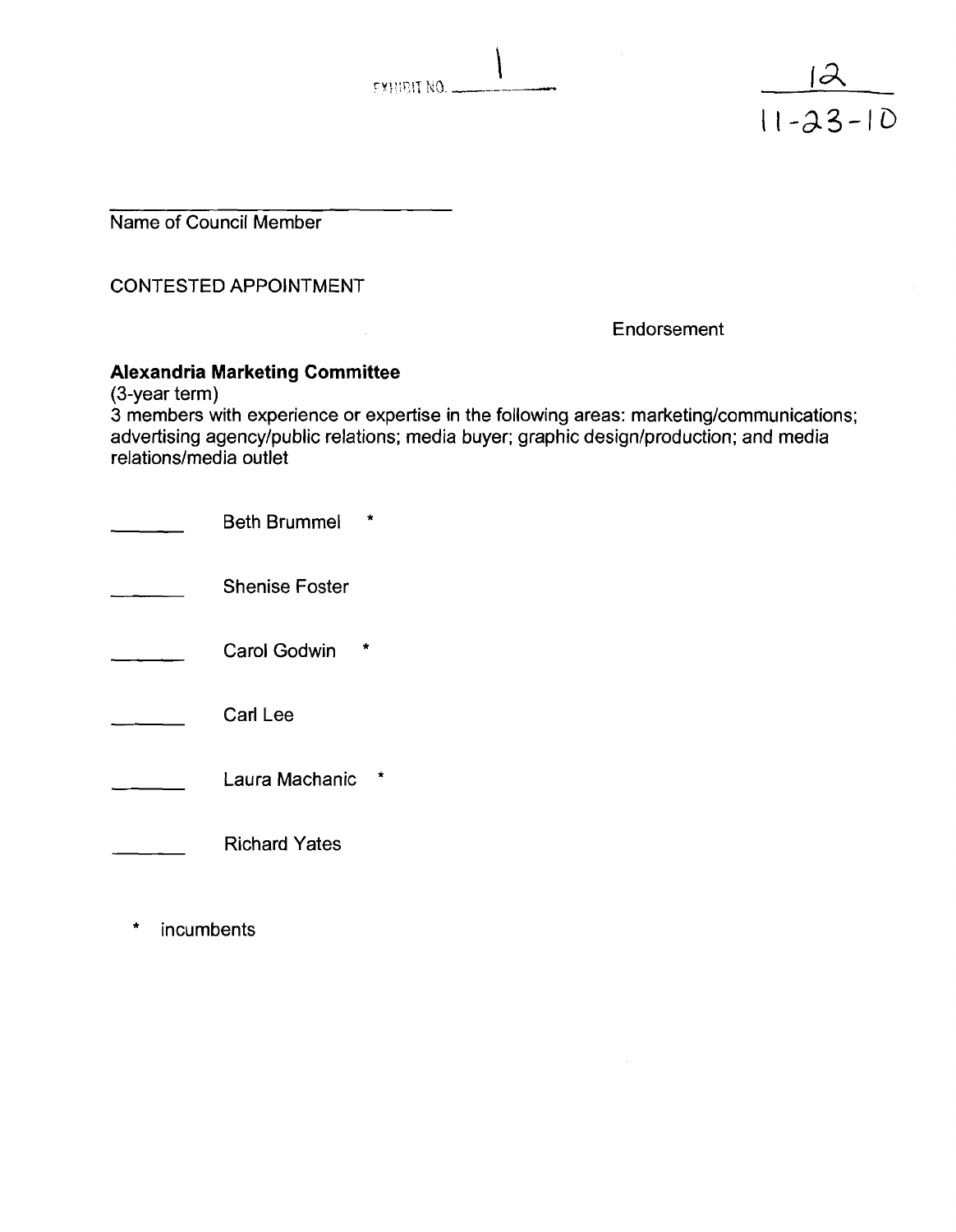Coty Attorney

**Item #I2** 

Name of Council Member

CONTESTED APPOINTMENT

Endorsement

# **Alexandria Marketing Committee**

(3-year term)

**3** members with experience or expertise in the following areas: marketinglcommunications; advertising agency/public relations; media buyer; graphic design/production; and media relations/media outlet

|   |   | + Depper, Emile, Krapicka, Fannon<br><b>Beth Brummel</b> |
|---|---|----------------------------------------------------------|
|   |   | Shenise Foster Donley, Hughes                            |
| ₩ | Ь | Carol Godwin * Pepper, Emille, Donley, Krup. eka         |
|   |   | Carl Lee                                                 |
|   |   | Laura Machanic * Pepper, Euille, Donley, Krupicka        |
|   |   | <b>Richard Yates</b>                                     |

\* incurnbents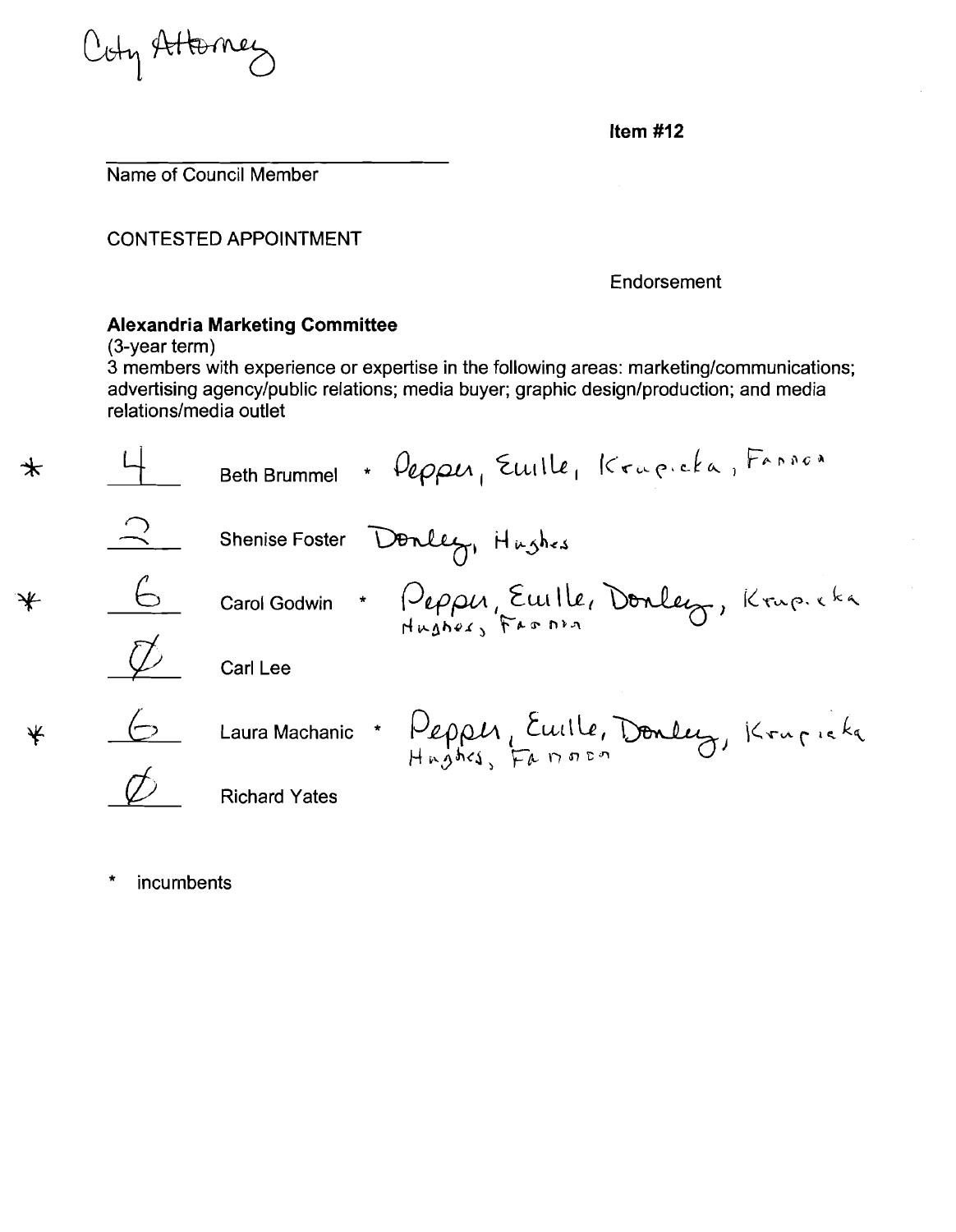Item  $#12$ 

Euille Name of Council Member

CONTESTED APPOINTMENT

Endorsement

## **Alexandria Marketing Committee**

(3-year term)

3 members with experience or expertise in the following areas: marketing/communications; advertising agency/public relations; media buyer; graphic design/production; and media relations/media outlet

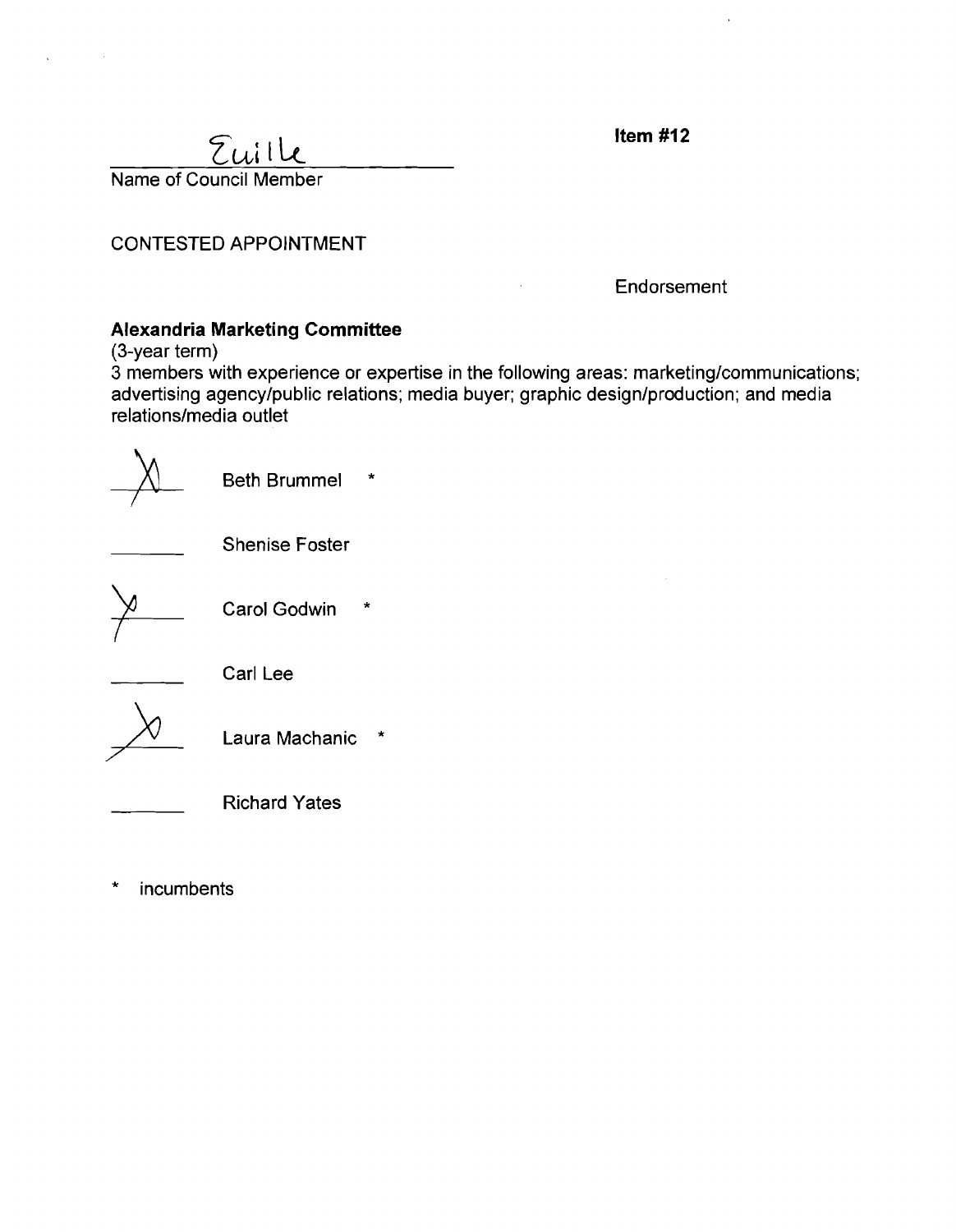| $1$ $m$                |  |
|------------------------|--|
| Name of Council Member |  |

Endorsement

Item  $#12$ 

# **Alexandria Marketing Committee**

(3-year term)

**3** members with experience or expertise in the following areas: marketinglcommunications; advertising agency/public relations; media buyer; graphic design/production; and media relations/media outlet

| <b>Beth Brummel</b>       |
|---------------------------|
| <b>Shenise Foster</b>     |
| <b>Carol Godwin</b>       |
| Carl Lee                  |
| $\star$<br>Laura Machanic |
| <b>Richard Yates</b>      |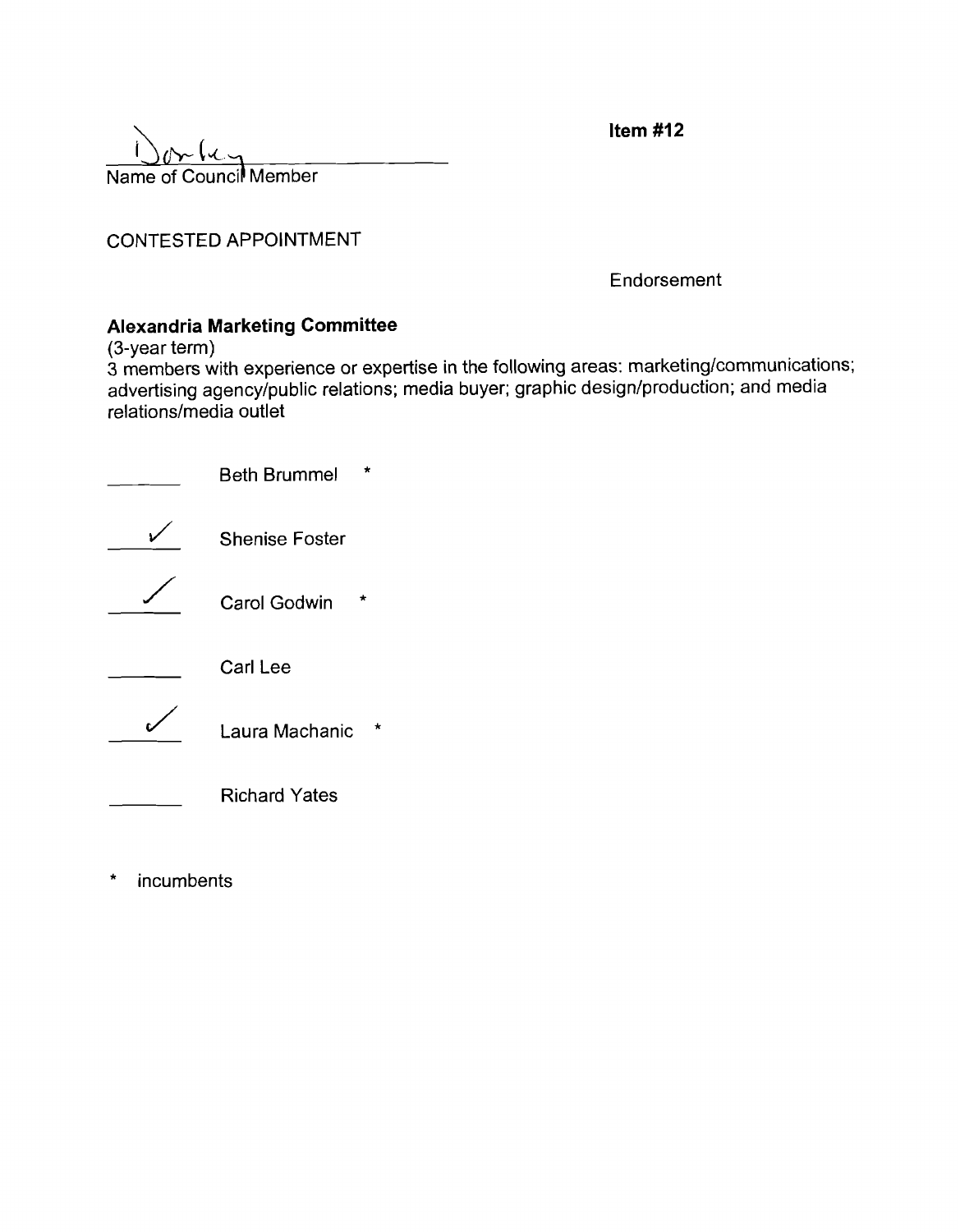



ounculman tannon Name of Council Member

**Endorsement** 

#### **Alexandria Marketing Committee**

(3-year term)

3 members with experience or expertise in the following areas: marketing/communications; advertising agency/public relations; media buyer; graphic design/production; and media relations/media outlet<br>relations/media outlet<br>Beth Brummel \* relations/media outlet

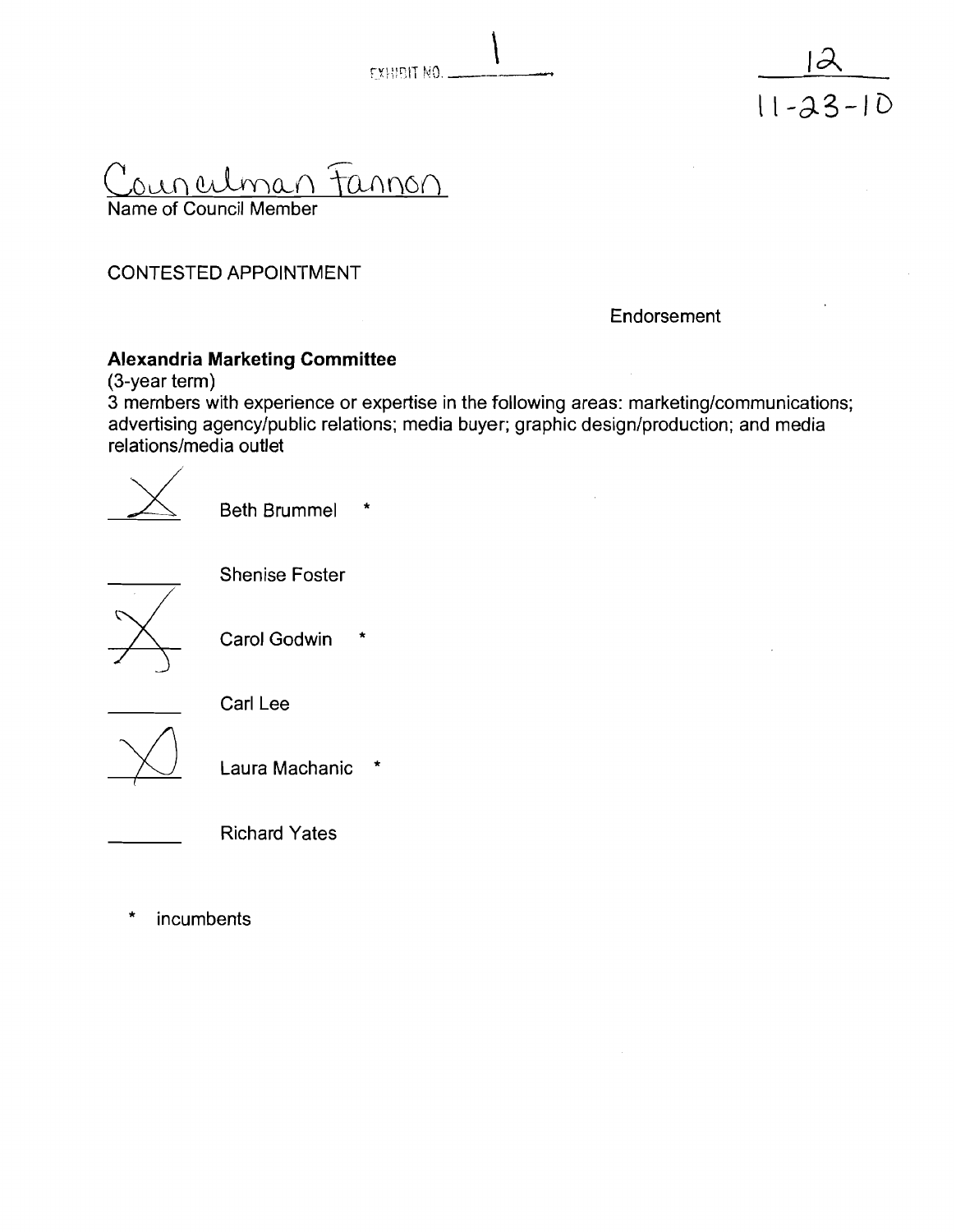



Councelwoman Hugh res

Endorsement

#### **Alexandria Marketing Committee**

(3-year term)

3 members with experience or expertise in the following areas: marketing/communications; advertising agency/public relations; media buyer; graphic design/production; and media relations/media outlet

| <b>Beth Brummel</b>      |
|--------------------------|
| <b>Shenise Foster</b>    |
| <b>Carol Godwin</b><br>٠ |
| Carl Lee                 |
| ÷<br>Laura Machanic      |
| <b>Richard Yates</b>     |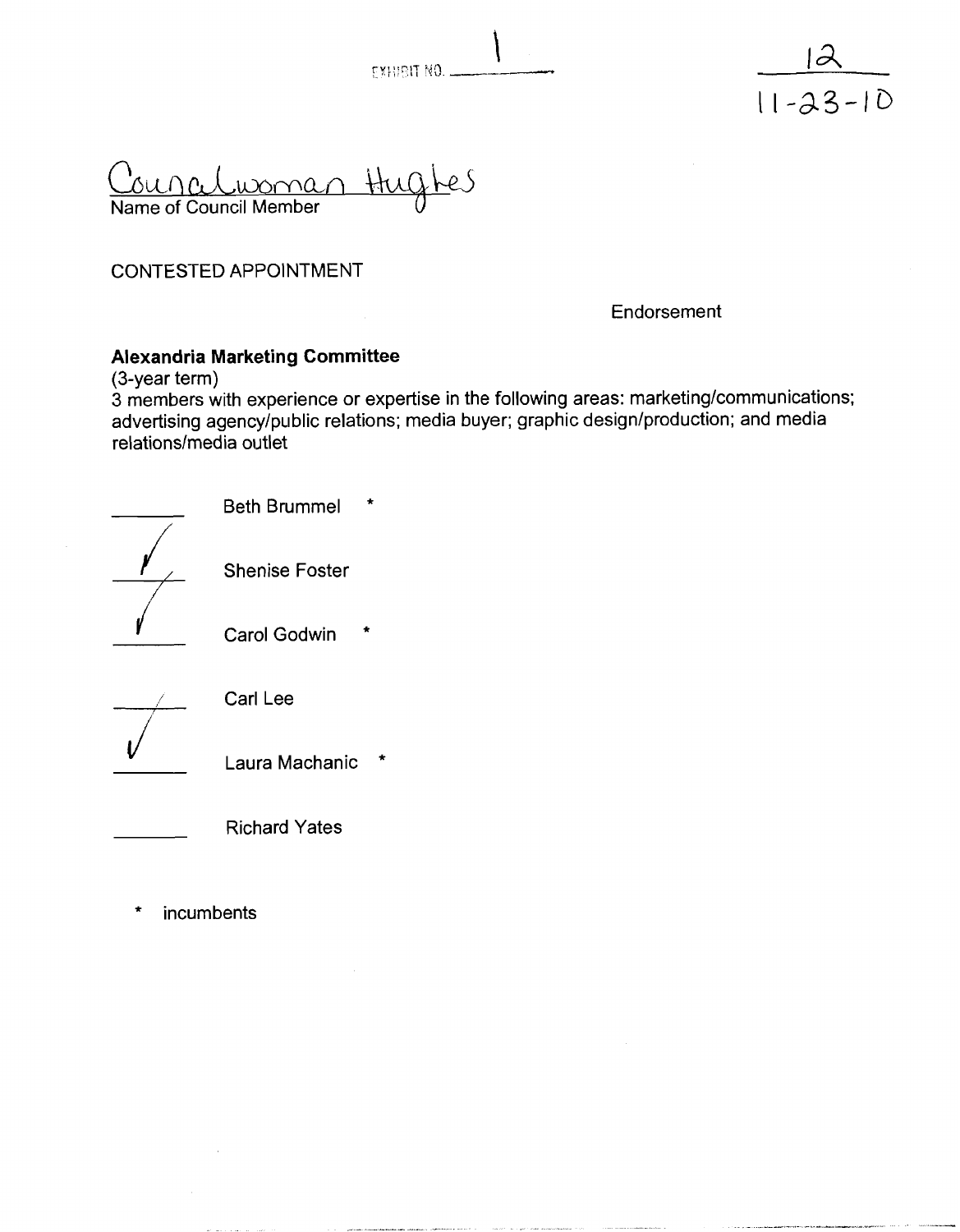



una Lman Krupicka Name of Council Member

Endorsement

#### **Alexandria Marketing Committee**

(3-year term)

3 members with experience or expertise in the following areas: marketing/communications; advertising agency/public relations; media buyer; graphic design/production; and media relations/media outlet

 $\sqrt{2}$ **Beth Brummel**  $\star$ Shenise Foster Carol Godwin \* Carl Lee Laura Machanic Richard Yates